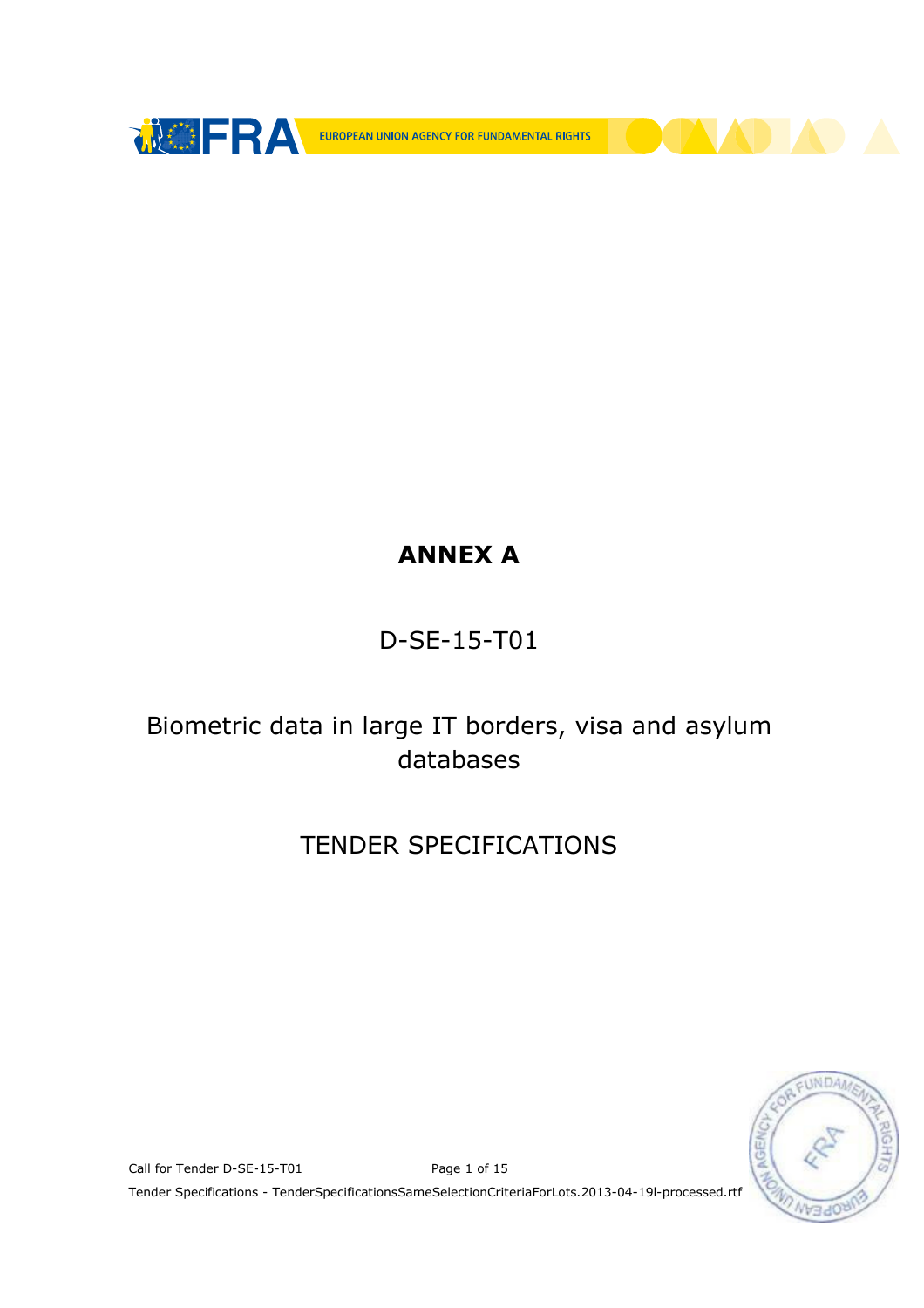

#### 1. Description of the tender

The overall objective of the contract is to analyse the broader fundamental rights implications of inserting, storing and searching biometric data in large-scale IT databases in the areas of asylum, borders and visa.

With this project the FRA intends to complement the eu-LISA reports on functioning of VIS, Eurodac and SIS II which do not have a fundamental rights focus. This project also complements the work of the European Data Protection Supervisor (EDPS) and the Supervisory Coordination Groups for Eurodac, SIS II, and VIS, for which EDPS functions as the Secretariat, as it takes a broad fundamental rights perspective and does not focus only on data protection issues.

The project 'Biometric in large IT databases' had an initial preparatory phase. During the preparatory phase of the project - which covered all EU 28 Member States - an extensive mapping of relevant administrative practices and procedures as well as their fundamental rights implications took place (end 2014 to first half 2015). It also included an overview of case law, publications, and main providers of legal assistance to asylum seekers and irregular migrants. This phase was carried out by FRANET, FRA's research partners in the EU Members States.

The project – which will cover six EU Member States - is based on fieldwork research which includes:

• quantitative and qualitative data collection with authorities and professionals as well as third county nationals enrolled in VIS, EURODAC and SIS II;

• observations of procedures in practice; and the collection and analysis of available statistics.

The contract notice for the present call for tenders was published on 17/07/2015 with reference number 2015/S 136-250040.

#### 2. Division into lots

This tender is not divided into lots. Submission of a tender for only some of tasks to be performed under the contract will lead to the rejection of the tender.

#### 3. Purpose of the tender

The purpose of this invitation to tender is to award a Direct Services contract for the provision of Biometric data in large IT borders, visa and asylum databases.

#### 4. Place of delivery or performance

The place of performance of the tasks shall be the contractor's premises or any other place indicated in Annex A.1 Technical Specifications.

EUNDA

#### 5. Duration

The contract(s) resulting from the present call for tenders shall enter into force the date on which it is signed by the last contracting party. **NGEA** 

Call for Tender D-SE-15-T01 Page 2 of 15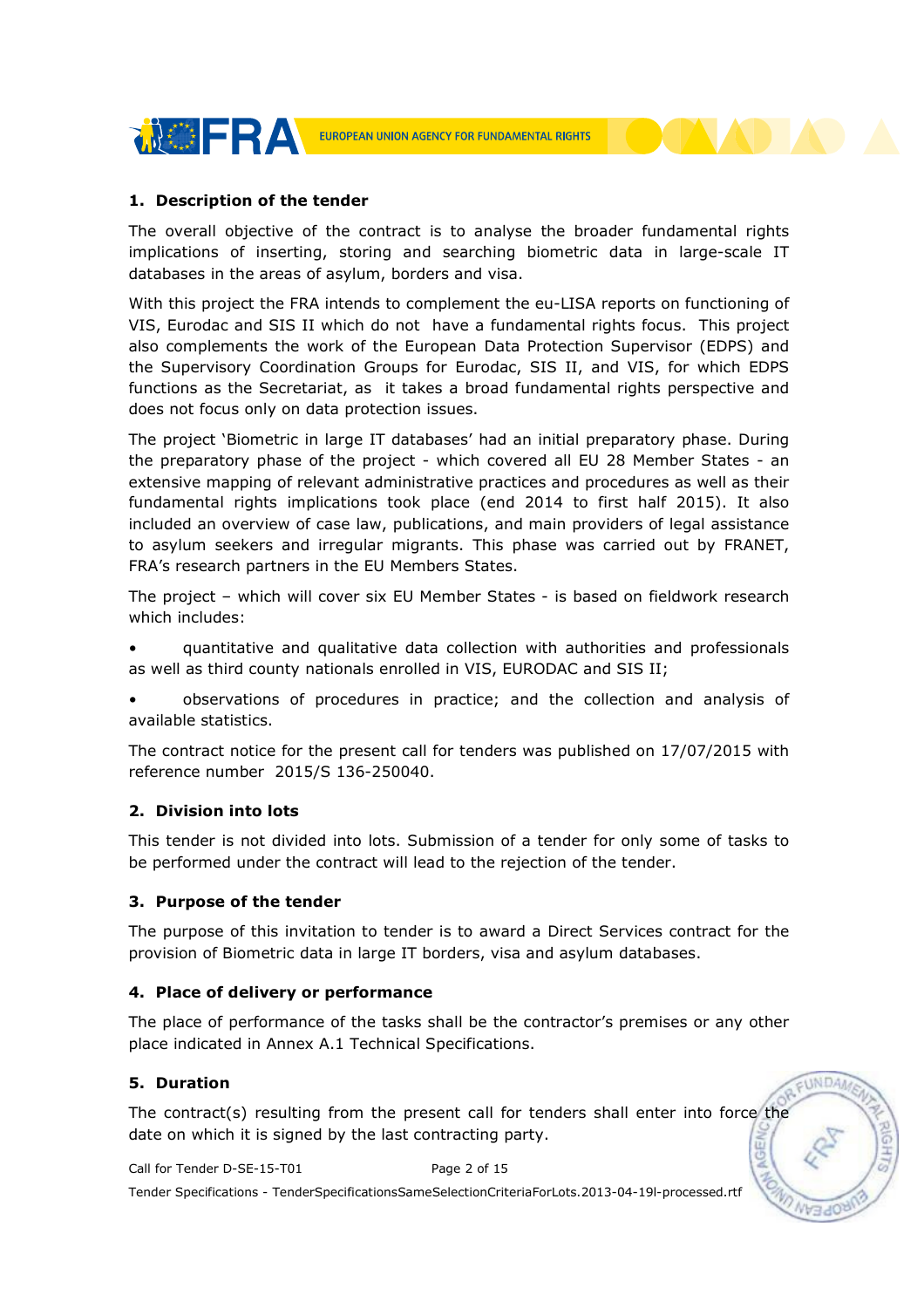

The duration of the tasks shall not exceed thirteen (13) months from the date of signature. The period of execution of the tasks may be extended only with the express written agreement of the parties before such period elapses.

Implementation of the contract(s) may not start before the date on which the contract enters into force.

#### 6. Volume

The contract amount has been estimated at  $\epsilon$  590.000,00 excluding VAT. The contracting authority may exercise the option to increase the estimated contract amount at a later stage via negotiated procedure with the successful tenderer(s) in accordance with Article 134 (1) (e) and (f) of the Rules of Application of the Financial Regulation.

### 7. Terms of payment

The payment arrangements governing the contracts resulting from the present call for tenders are detailed in the relevant articles of Annex B – Draft Contract. Tenderers are strongly advised to carefully read those articles before submitting their tenders.

### 8. Financial guarantees

No tender guarantee is required.

Based on a risk assessment, the contracting authority may request a pre-financing guarantee in the amount of the pre-financing and in the form set out in Annex C.

No performance guarantee will be required.

## 9. Participation in the tendering procedure

Participation in tendering procedures is open on equal terms to all natural and legal persons coming within the scope of the Treaties and to all natural and legal persons established in a third country which has a special agreement with the Communities in the field of public procurement on the conditions laid down in that agreement<sup>1</sup>.

## 10. Consortia or group of service providers

Joint tenders submitted by several economic operators (a consortium or a group of legal or natural persons) are allowed. In such cases, one of the members must be designated as the group leader or group manager. All members of a consortium or a group of legal or natural persons (i.e. the leader and all other members) are jointly and severally liable towards the contracting authority. Changes in the composition of the consortium or group of companies must be expressly authorised by the contracting authority.

-

<sup>&</sup>lt;sup>1</sup> Please note that the European Union Agency for Fundamental Rights is not part of the Agreement on Government Procurement (GPA) concluded within the World Trade Organisation. Therefore, the Agency's procurement procedures are not open to tenderers from GPA countries.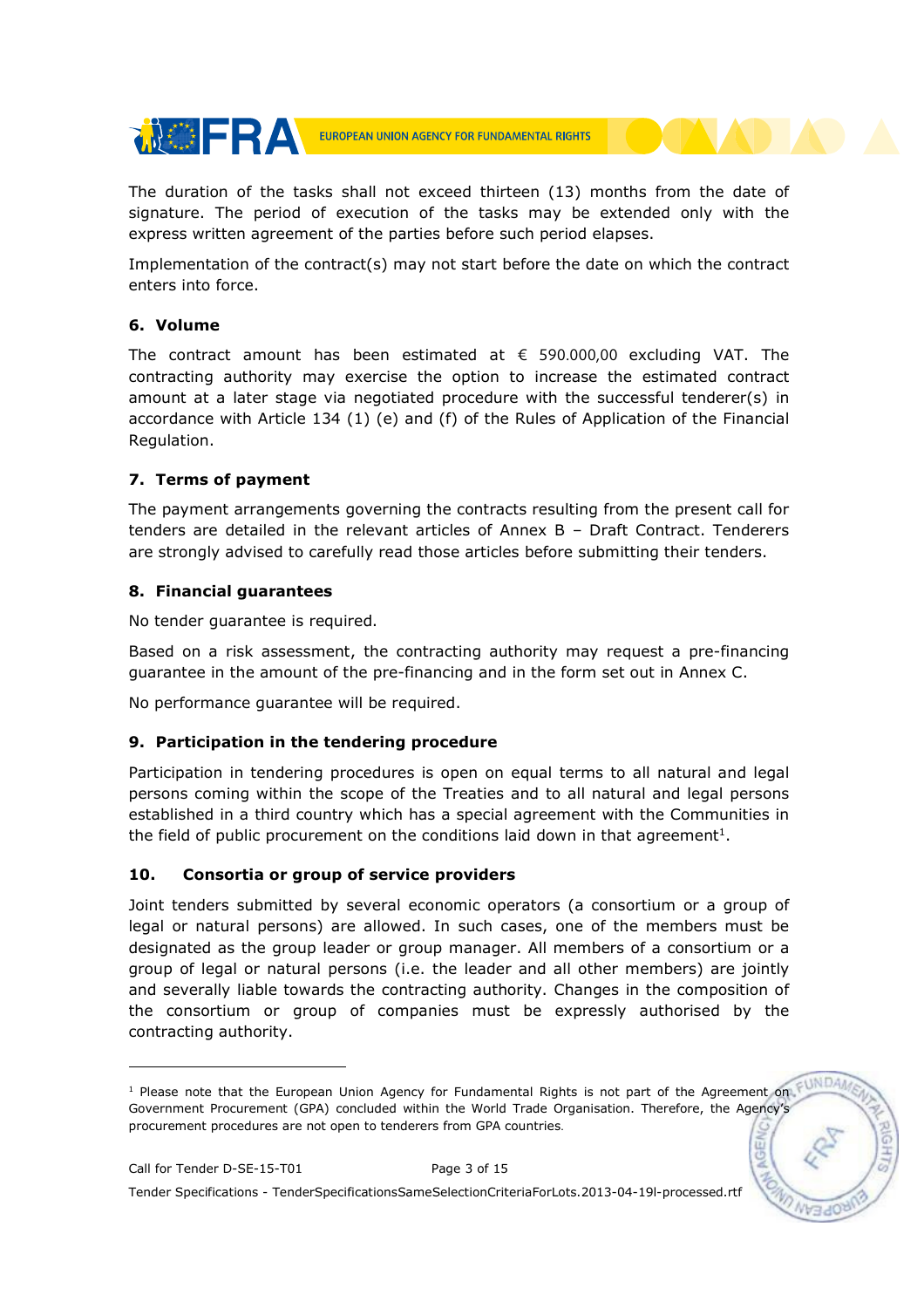

Tenderers submitting joint bids shall describe how their cooperation will be organised in order to perform the tasks specified in Annex A.1 Technical Specifications.

Joint tenders will be assessed as follows:

- The exclusion criteria will be assessed in relation to each economic operator individually. The Declaration of Honour with respect to the Exclusion Criteria and Absence of Conflict of Interest included in Annex C, duly signed and dated, stating that the tenderer is not in one of the exclusion situations, must be provided by each member of the consortium or the group.
- The selection criteria for economic and financial capacity will be assessed in relation to each economic operator individually. However, economic and financial criteria that shall be achieved above a certain minimum threshold (as specified in the selection criteria mentioned below) will be assessed in relation to the consortium or group of companies as a whole.
- The selection criteria for technical and professional capacity will be assessed in relation to the consortium or group of companies as a whole.

## 11. Subcontracting

Any intention to subcontract part of the contract must be clearly stated by the tenderer in Annex C. Tenderers must indicate the maximum percentage of the contract they intend to subcontract and the identity of those subcontractors they intend to work with, and clearly state the nature of their links to those subcontractors.

For each subcontractor identified in the tender, tenderers must provide a Letter of Intent signed by the subcontractor stating their unambiguous undertaking to collaborate with the tenderer.

Offers involving subcontracting will be assessed as follows:

- The exclusion criteria of all identified subcontractors whose intended share of the contract is above 10% will be assessed. The Declaration of Honour with respect to the Exclusion Criteria and Absence of Conflict of Interest included in Annex C, duly signed and dated, stating that the subcontractor is not in one of the exclusion situations, must be provided by each identified subcontractor.
- Where the tenderer relies on the economic, financial, technical and professional capacity of the identified subcontractor(s) to meet the selection criteria, subcontractors shall be treated as if they were partners in a consortium or a group of companies for the purposes of the evaluation of the selection criteria, and therefore, they shall provide proof of economic, financial, technical and professional capacity as well.

Tenderers must inform the subcontractor(s) and include in their Letter of Intent that the provisions referring to checks and audits included in the Draft Contract (Annex B) may be applied to them.

FUNDA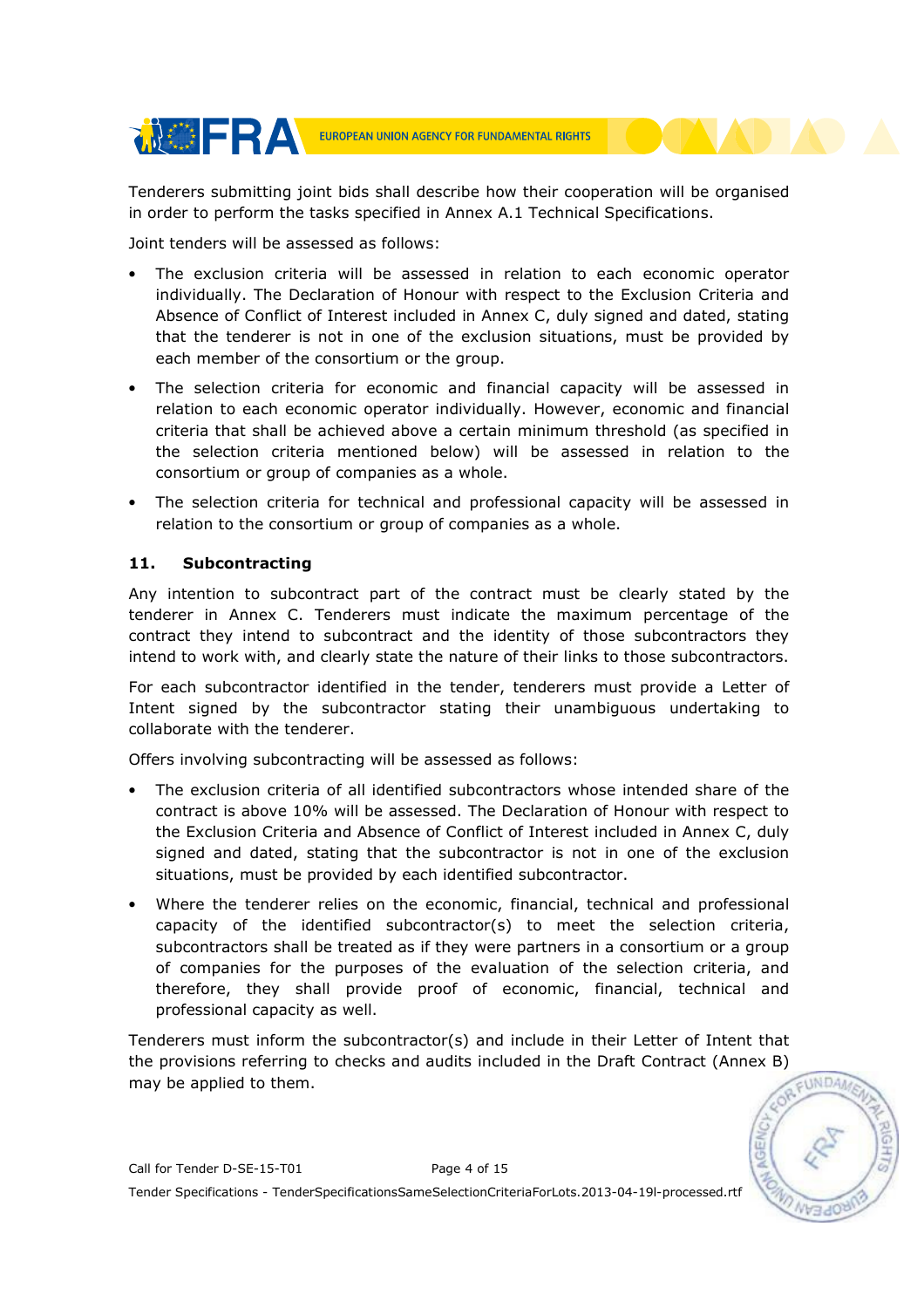

Once the contract has been signed, the provisions regarding subcontracting included in the Draft Contract will apply. The contracting authority retains the right to approve or reject the proposed subcontractors.

If the tender includes subcontracting, it is recommended that contractual arrangements with subcontractors include mediation as a method of dispute resolution.

### 12. Visits to premises

A visit to the premises is not foreseen.

## 13. Date and place of opening of the tenders

Tenders will be opened at 10:30 hrs on 17/09/2015 at the contracting authority's address. An authorised representative of each tenderer may attend the opening of the bids. Companies wishing to attend are requested to notify their intention by sending a fax or e-mail at least 72 hours in advance to the fax or e-mail. This notification must be signed by an authorised officer of the tenderer and specify the name of the person who will attend the opening of the bids on the tenderers behalf.

## 14. Contacts between the tenderer and the contracting authority

In principle, no contact is permitted between the contracting authority and the tenderers during the tendering procedure.

However, in exceptional circumstances contact may be made on the tenderers initiative before the final date for the submission of bids, in order (and only for this reason) to clarify the nature of the contract.

Such requests for further information may be made by fax, e-mail or to the address below:

European Union Agency for Fundamental Rights Invitation to tender No: D-SE-15-T01 Administration Schwarzenbergplatz 11 Vienna 1040 – Austria Fax: +43 (0)1 580 30 691 ; e-mail: procurement@fra.europa.eu

Insofar as it has been requested in good time, the additional information will be sent simultaneously to all economic operators who requested the tender documents or who have expressed interest in submitting a tender, as soon as possible and no later than six calendar days before the deadline for the submission of tenders or, in the case of requests for information received less than eight calendar days before the deadline for the submission of bids, as soon as possible after the request for information has been received. The contracting authority will not process any request for additional information made less than five working days before the deadline for  $\epsilon$ UNDA submission of tenders.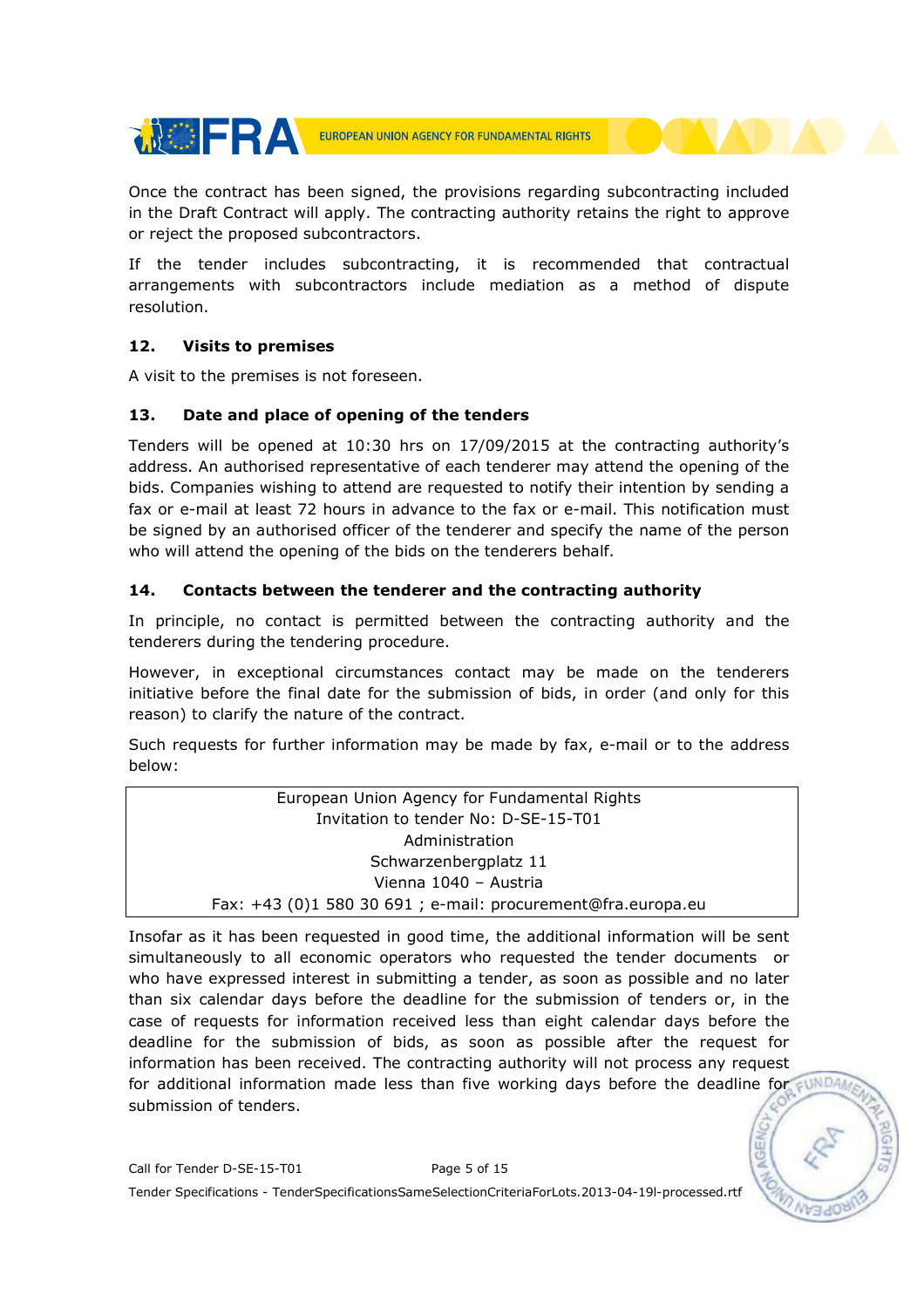

The answers to the requests for additional information will also be posted on http://fra.europa.eu/en/about-fra/procurement. The website will be updated regularly and it is the tenderers' responsibility to check for updates and modifications during the tendering period.

Similarly, contact may in exceptional circumstances be made on the contracting authority's initiative:

- a. before the final date for the submission of bids, in order to inform interested parties of an error, a lack of precision, an omission or any other material shortcoming in the drawing up of the documents of the invitation to tender; or
- b. after the opening of bids, where a bid requires clarification or in order to correct material errors made in drawing up a bid.

Please note that in any event such contact may not result in a modification of the terms of the bid.

### 15. Alteration or withdrawal of tenders

Tenderers may alter or withdraw their tenders by written notification prior to the deadline for submission of tenders. No tender may be altered after the deadline for submission. Withdrawals must be unconditional and will end all participation in the tender procedure.

Any such notification of alteration or withdrawal must be prepared and submitted in accordance with the instructions on how to submit tenders included in the Invitation to tender, and the envelope must also be marked with "alteration" or "withdrawal" as appropriate.

#### 16. Variants

Variant solutions are not allowed and will not be taken into consideration.

#### 17. Assessment of the tenderers

Tenderers will be assessed on the basis of the exclusion (Phase I) and selection (Phase II) criteria described below.

## 17.1 Exclusion criteria (Phase I)

The aim of this phase is to assess if tenderers fall in any of the exclusion situations listed below and therefore, cannot take part in the tender procedure.

#### 17.1.1 Exclusion situations

Tenderers shall be excluded from participation in the present procurement procedure if:

a. they are bankrupt or being wound up, are having their affairs administered by the  $\epsilon_{\rm WMD4}$ courts, have entered into an arrangement with creditors, have suspended business activities, are the subject of proceedings concerning those matters, or are in any

Call for Tender D-SE-15-T01 Page 6 of 15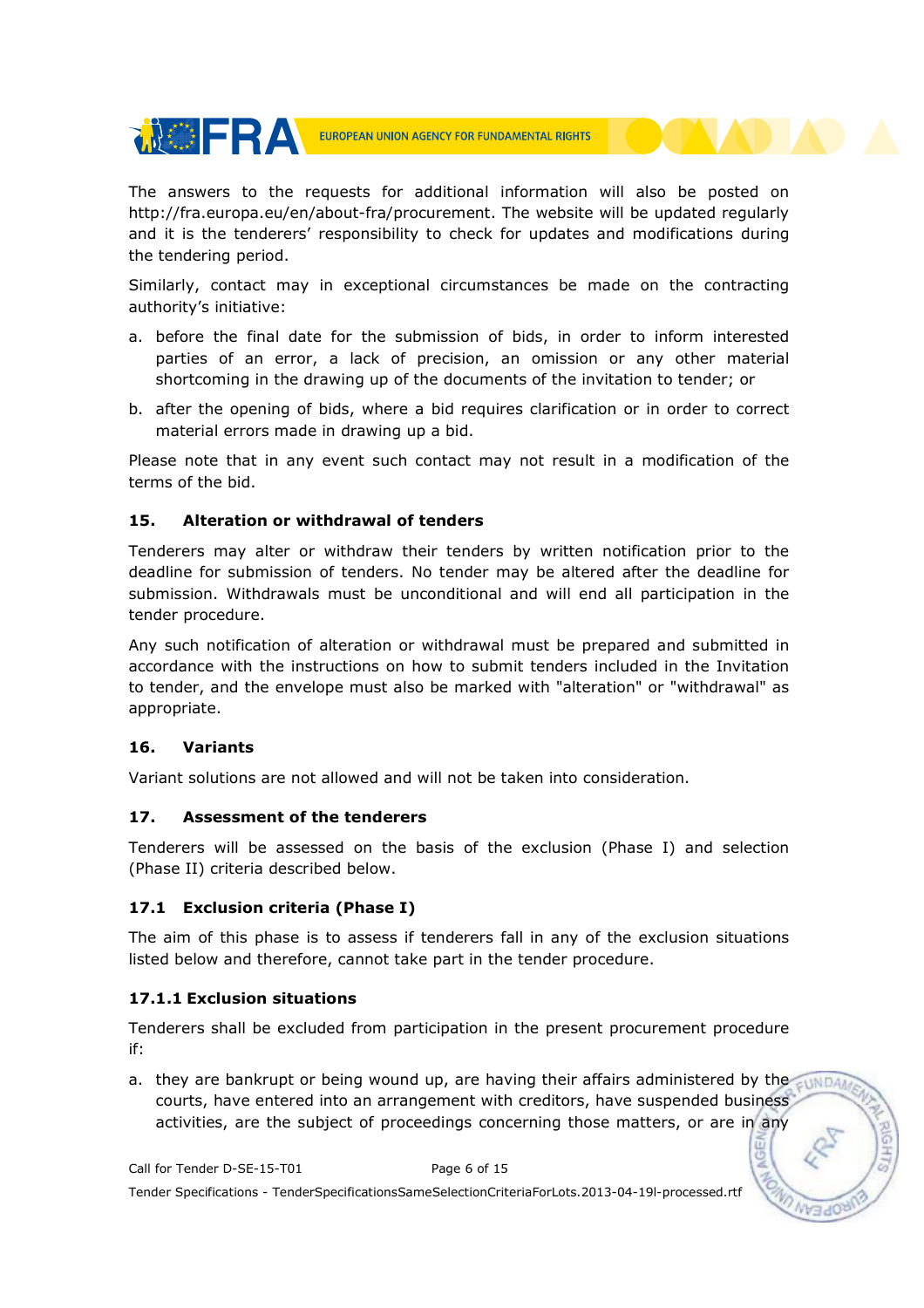

analogous situation arising from a similar procedure provided for in national legislation or regulations;

- b. they or persons having powers of representation, decision making or control over them have been convicted of an offence concerning their professional conduct by a judgment of a competent authority of a Member State which has the force of res judicata;
- c. they have been guilty of grave professional misconduct proven by any means which the contracting authority can justify including by decisions of the EIB and international organisations;
- d. they are not in compliance with their obligations relating to the payment of social security contributions or the payment of taxes in accordance with the legal provisions of the country in which they are established or with those of the country of the contracting authority or those of the country where the contract is to be performed;
- e. they or persons having powers of representation, decision making or control over them have been the subject of a judgment which has the force of res judicata for fraud, corruption, involvement in a criminal organisation, money laundering or any other illegal activity, where such illegal activity is detrimental to the Union's financial interests, and
- f. following another procurement procedure or grant award procedure financed by the Union's budget, they have been declared to be in serious breach of contract for failure to comply with their contractual obligations.

Tenderers shall be excluded from the award of the contract if, during the present procurement procedure:

- g. are subject to a conflict of interest, and
- h. are guilty of misrepresentation in supplying the information required by the contracting authority as a condition of participation in the contract procedure or fail to supply this information.

## 17.1.2 Documentary evidence

At the tendering stage, tenderers shall declare that they are not in one of the situations listed above by submitting a signed Declaration of Honour and Absence of Conflict of Interest, in accordance with the form included in Annex C.

In addition, the tenderer to whom the contract is to be awarded (including all members of the consortium or group of companies and identified subcontractors whose intended share of the contract is above 10%) shall provide, within fourteen (14) calendar days and preceding the signature of the contract, the following documents as proof that the tenderer is not in one of the situations described above:

• for points (a), (b) and (e) above, recent extract(s) from the judicial record or,  $F^{UNDAM}$ failing that, an equivalent document(s) recently issued by a judicial or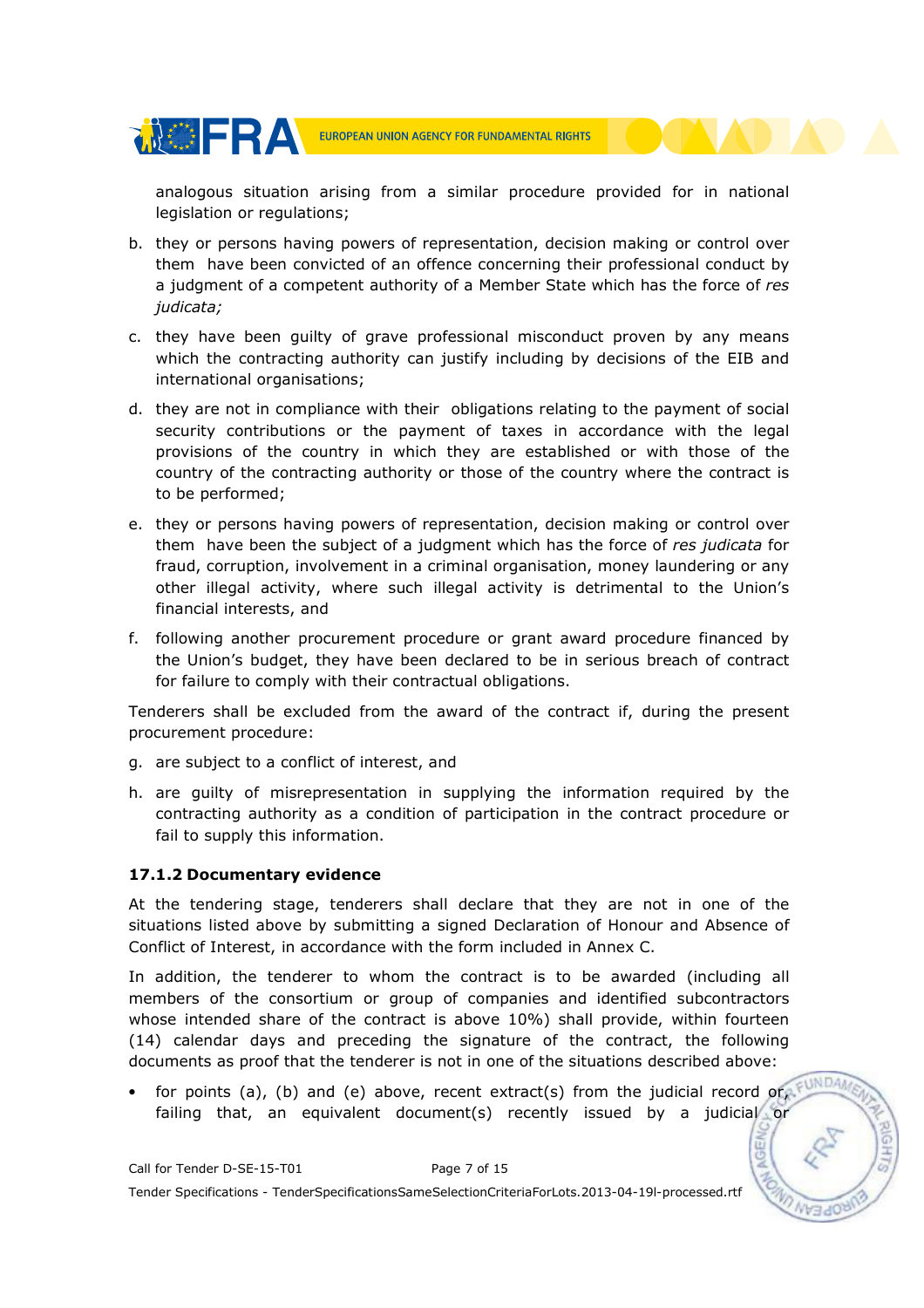

administrative authority in the country of origin or provenance showing that those requirements are satisfied

• for points (a) or (d) above, a recent certificate issued by the competent authority of the State concerned.

Where the document or certificate referred to in the first two bullet points is not issued in the country concerned and for points (c) and (f) above, it may be replaced by a sworn or, failing that, a solemn statement made by the interested party before a judicial or administrative authority, a notary or a qualified professional body in its country of origin or provenance.

Depending on the national legislation of the country in which the tenderer is established, the document referred to above shall relate to legal persons and/or natural persons including, where considered necessary by the contracting authority, company directors or any person with powers of representation, decision-making or control in relation to the tenderer.

The contracting authority may waive the obligation of a tenderer to submit the documentary evidence referred to above if such evidence has already been submitted to it for the purposes of another procurement procedure and provided that the issuing date of the documents does not exceed one year and that they are still valid. In such a case, the tenderer shall declare on its honour that the documentary evidence has already been provided in a previous procurement procedure and confirm that no changes in its situation have occurred.

Administrative or financial penalties may be imposed by the contracting authority on tenderers who are in one of the exclusion situations after they have been given the opportunity to present their observations.

These penalties are detailed in Article 109 of the Financial Regulation No 966/2012 of 25 October 2012 (OJ L 298 of 26 October 2012) and Article 145 of the Commission Delegated Regulation No 1268/2012 of 29 October 2012 on the rules of application of the Financial Regulation (OJ L 362 of 31 December 2012).

#### 17.2 Selection criteria – Phase II

The aim of this phase is to assess if tenderers have sufficient economic and financial capacity and sufficient technical and professional capacity to perform the contract.

## 17.2.1 Economic and financial capacity

Proof of economic and financial capacity of the tenderers shall be furnished by the following documents and minimum requirements:

(a) Copy of the financial statements (balance sheets, and profit and loss accounts) for the last two (2) financial years for which accounts have been closed, where publication of the accounts is required under the company law of the country in which the economic operator is established. In case of a consortium, each consortium, FUNDAL member shall present their own financial statements.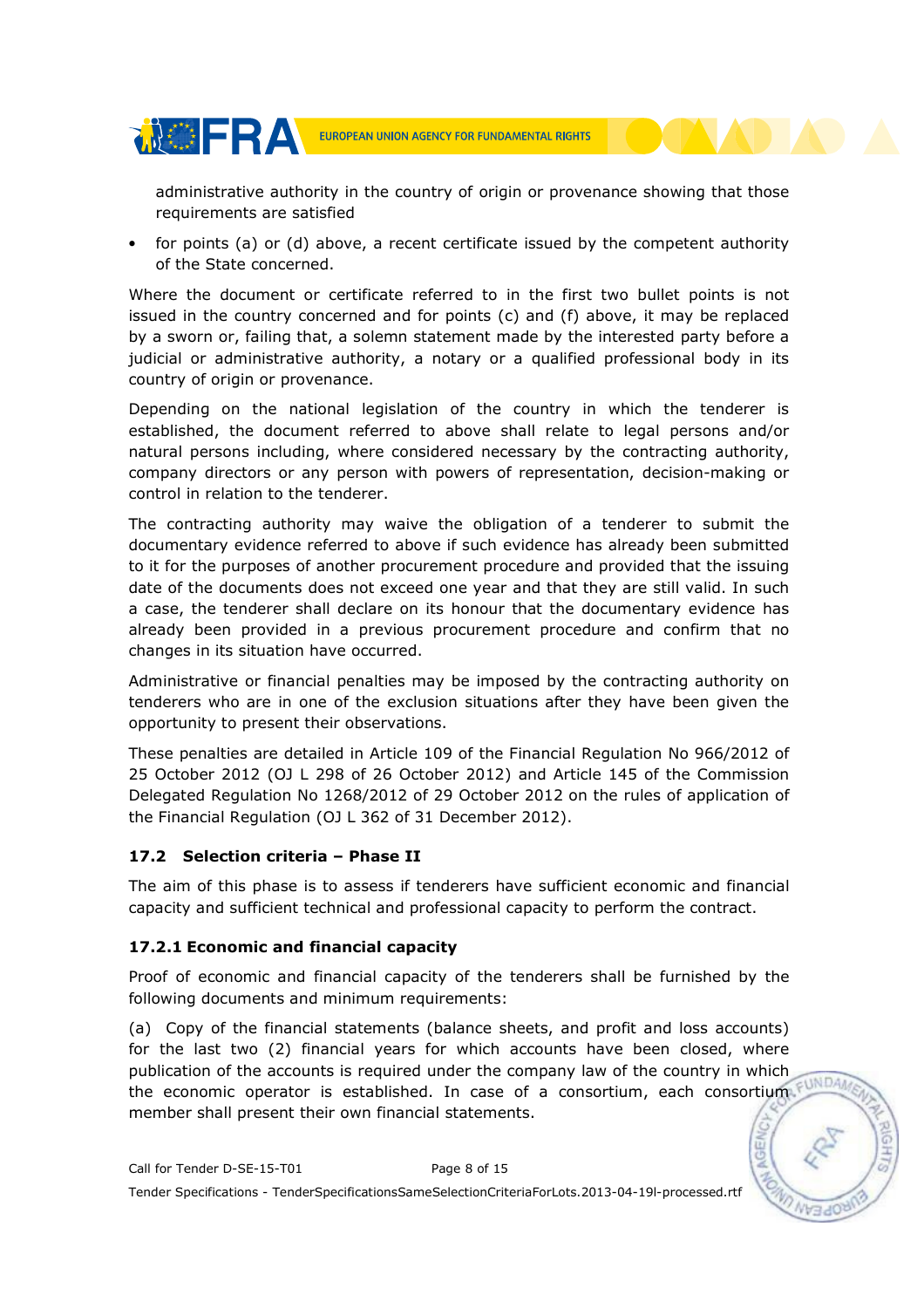

If the tenderer is not obliged to publish its accounts under the law of the state in which it is established, a copy of audited accounts for the last two (2) financial years should be presented. In case of a consortium, audited accounts for each consortium partner shall be presented.

(b) A statement of the annual average turnover for the last two (2) financial years for which accounts have been closed. The minimum average annual turnover of the tenderer shall be of 1,200,000,00 EUR. In case of a consortium, the annual average turnover for each of the partners shall be presented. The sum of the annual average turnovers of each partner will be taken into account to reach the minimum annual average turnover of 1,200,000,00 EUR.

If for some exceptional reason which the contracting authority considers justified, the tenderer is unable to provide the documentary evidence requested above, it may prove its economic and financial capacity by any other means which the contracting authority considers appropriate.

The contracting authority may waive the obligation of a tenderer to submit the documentary evidence referred to above if such evidence has been submitted to it for the purposes of another procurement procedure and still complies with the requirements above.

An economic operator may, where appropriate and for a particular contract, rely on the economic and financial capacities of other entities, regardless of the legal nature of the links it has with them. It must in that case prove to the contracting authority that it will have at its disposal the resources necessary for the performance of the contract, for example by producing an undertaking on the part of those entities to place those resources at its disposal. The contracting authority may require that the economic operator and the entities referred to above are jointly liable for the execution of the contract.

## 17.2.2 Technical and professional capacity

Proof of the technical and professional capacity of the tenderers shall be furnished by the following documents and minimum requirements:

(a) The educational and professional qualifications of the service provider or contractor and/or those of the firms managerial staff, in particular, those of the person or persons responsible for providing the services or carrying out the works. The tenderer is requested to include the CVs in Europass format of the profiles described in Annex A.1 Technical Specifications.

At a minimum the project team should consist of the following profiles, plus additional members as necessary:

- one (1) Project Coordinator
- Country Managers to cover the six Member States included in the research (3- $\n <sub>1</sub>$ <sub>I</sub>ND<sub>A</sub> 6 country managers)
- Interviewers (2-6 per Member State), and

Call for Tender D-SE-15-T01 Page 9 of 15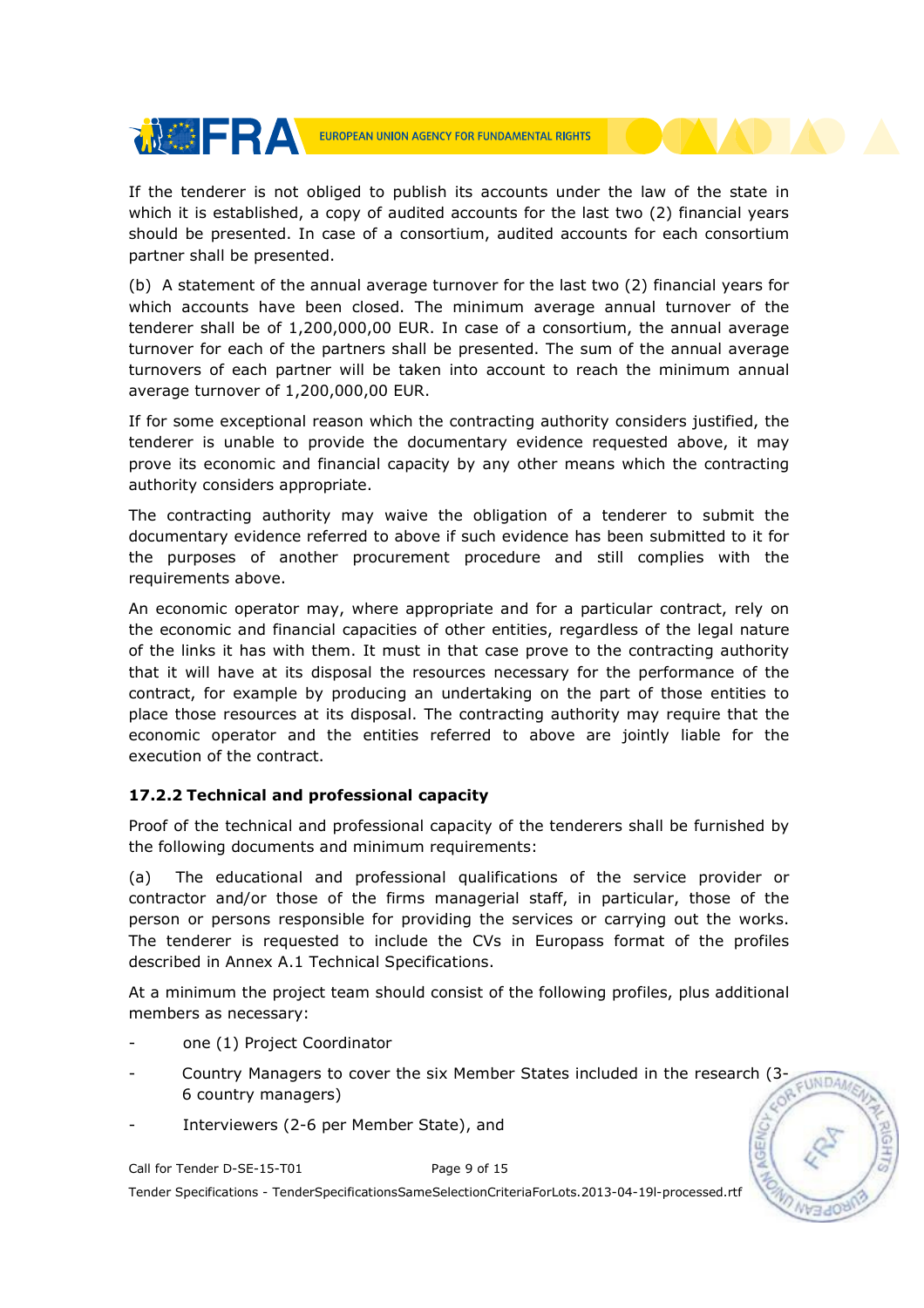

Research Experts (2-3).

The proposed CVs must possess the minimum educational and professional requirements stated in Annex A.1.

 (b) A list of the principal services provided and supplies delivered in the past three (3) years, with the sums, dates and recipients. Tenderers are required to prove that they have performed at least 2 projects of an amount, nature or scope similar to the services to be carried out under this tender.

(c) A statement of the annual average manpower and the number of managerial staff of the tenderer in the last three (3) years.

The minimum annual average manpower in the last three (3) years shall be of at least 10.

The minimum annual average managerial staff in the last three (3) years shall be of at least of 1.

An economic operator may, where appropriate and for a particular contract, rely on the technical and professional capacities of other entities, regardless of the legal nature of the links it has with them. It must in that case prove to the contracting authority that it will have at its disposal the resources necessary for the performance of the contract, for example by producing an undertaking on the part of those entities to place those resources at its disposal. The contracting authority may require that the economic operator and the entities referred to above are jointly liable for the execution of the contract.

#### 18. Assessment of tenders – Phase III

The aim of this phase is to evaluate from the technical and the financial points of view the offers submitted by the tenderers. The award method is based on the best value for money.

#### 18.1 Technical evaluation

Tenderers' technical offer will be evaluated on the basis of the following technical award criteria and their corresponding weightings:

| Technical Award criteria/sub-criteria                      | Weighting<br>in $\%$ |
|------------------------------------------------------------|----------------------|
| (a) Project management                                     | 35                   |
| (a.1) Work programme                                       | 20                   |
| (a.2) Composition of the project team                      | 50                   |
| Understanding of the fundamental rights<br>(a.3)<br>issues | 30                   |

Call for Tender D-SE-15-T01 Page 10 of 15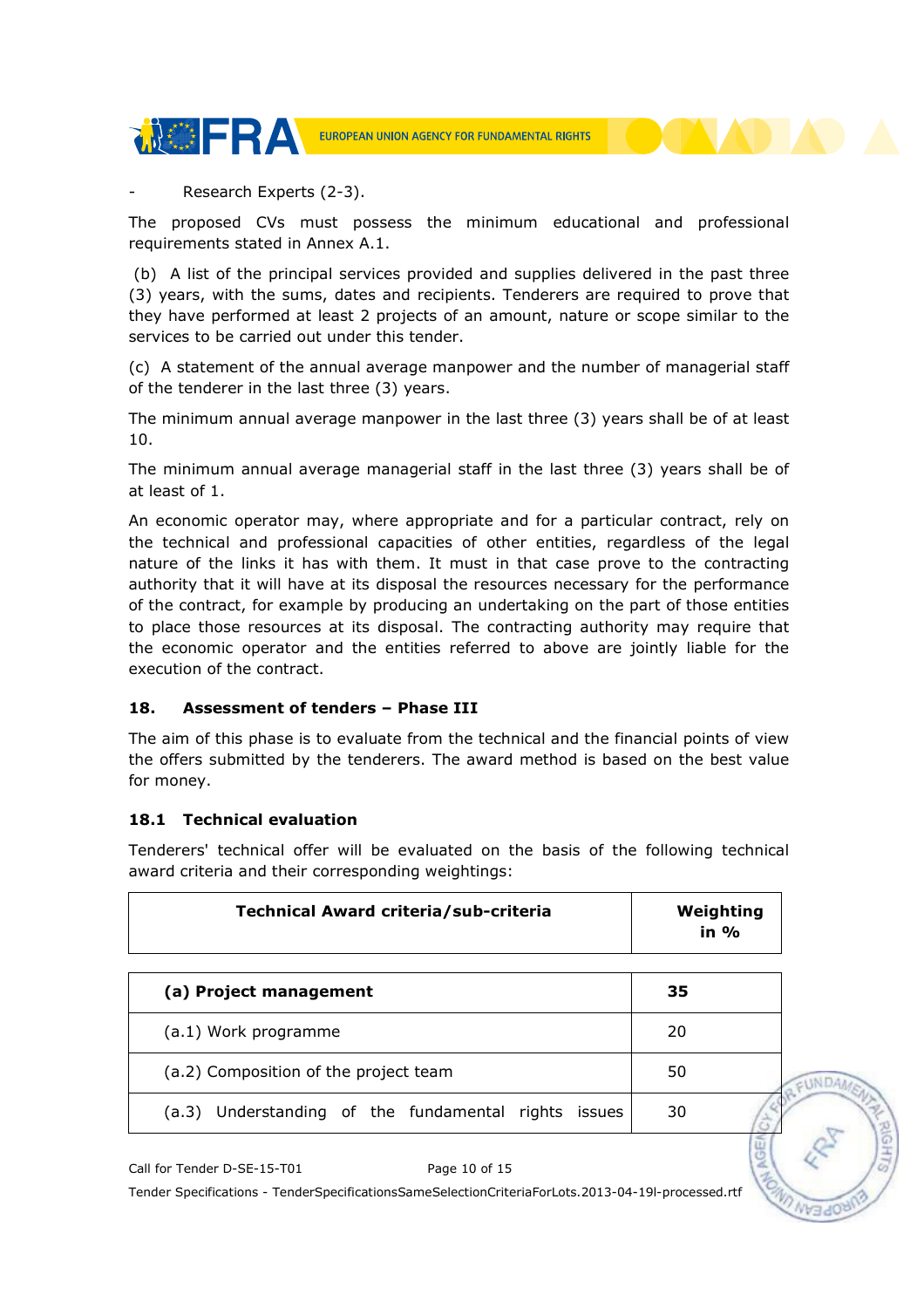**THE REAL EUROPEAN UNION AGENCY FOR FUNDAMENTAL RIGHTS** 

| involved                                                                                                                                                                                                                                                                                                                                                                 |     |
|--------------------------------------------------------------------------------------------------------------------------------------------------------------------------------------------------------------------------------------------------------------------------------------------------------------------------------------------------------------------------|-----|
| (b) Project methodology                                                                                                                                                                                                                                                                                                                                                  | 65  |
| Research methodology, outline of<br>(b.1)<br>sampling<br>approaches, including ways to access interviewees                                                                                                                                                                                                                                                               | 25  |
| (b.2) Number of interviews and questionnaires                                                                                                                                                                                                                                                                                                                            | 20  |
| (number of interviews/questionnaires corresponding to the<br>minimum number requested in Annex A.1 - Technical<br>Specifications will receive 50% of the available points,<br>higher number of interviews/questionnaires - provided that<br>they can realistically be carried out and, that the added<br>value to the project is explained - will receive higher points) |     |
| Outline of interviewer selection and<br>(b.3)<br>training<br>methodology                                                                                                                                                                                                                                                                                                 | 25  |
| (b.4) Outline of the quality assurance plan                                                                                                                                                                                                                                                                                                                              | 15  |
| (b.5) Outline of how to analyse the qualitative as well as<br>the quantitative data, including use of software                                                                                                                                                                                                                                                           | 15  |
| TOTAL                                                                                                                                                                                                                                                                                                                                                                    | 100 |

For each criterion (and sub-criterion) a number of points in a range between 0 to 100 points will be given. A tender can reach a maximum of 100 points per criterion and a maximum of 100 points in total. After the application of the corresponding weightings per criterion and sub-criterion as per the grid above, tenders scoring less than 60% in the total overall points or less than 50% in the points awarded for a single criterion will be excluded from the rest of the assessment procedure.

## 18.2 Financial evaluation

## 18.2.1 Financial award criteria

Tenderers financial offers will be evaluated on the basis of the following financial award criterion:The tender with the lowest number of points will receive 100 points in the financial evaluation. The remaining tenders will receive their financial score in accordance with the following formula:

financial score for tender  $X =$  (lowest price / price of tender X)  $*$  100



Call for Tender D-SE-15-T01 Page 11 of 15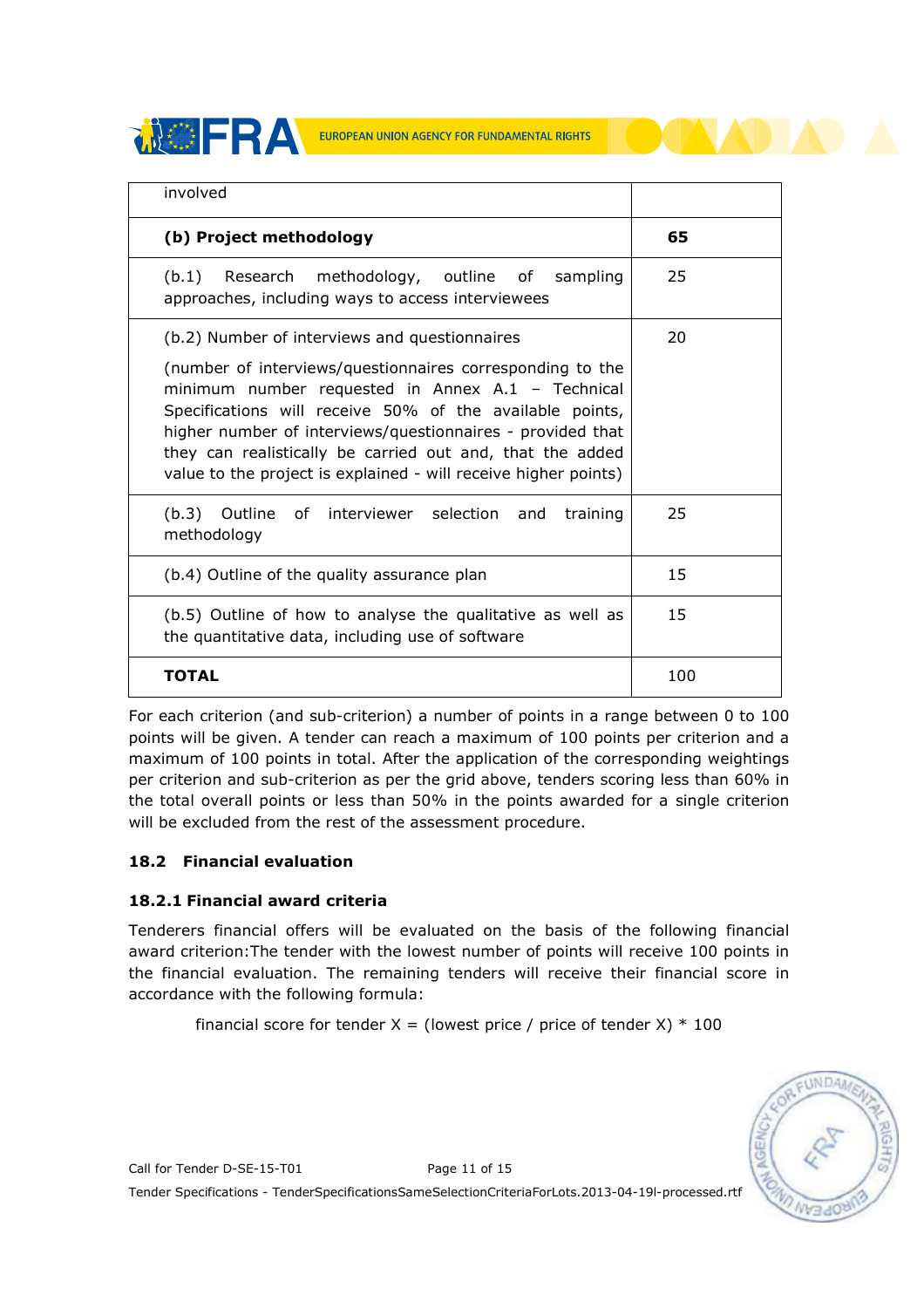

#### 18.2.2 Information concerning prices

The financial evaluation of the offers will be based on the prices quoted by the tenderers in their financial proposals. Tenderers must fill in the Financial Offer Form included in Annex C.

When filling in the Financial Offer Form, tenderers must take into consideration that prices shall be:

- expressed in euro. For tenders in countries which do not belong to the euro zone, tenderers shall quote their prices in euro and the price quoted may not be revised in line with exchange rate movements. It is for the tenderer to select an exchange rate and assume the risks or benefits deriving from any variation.
- inclusive of all costs and expenses, directly and indirectly connected with the goods and/or services to be supplied/provided and including all the charges (travel and subsistence), unless otherwise stated in the tender documents.
- free of all duties and taxes (in particular VAT). According to Articles 3 and 4 of the Protocol on the Privileges and Immunities of the European Communities, the European Union Agency for Fundamental Rights is exempt from all charges, taxes and dues, including value added tax; such charges may not therefore be included in the calculation of the price quoted; the VAT amount must be indicated separately.

Prices are fixed and not subject to revision.

#### 19. Contract award – Phase IV

The contract will be awarded to the tenderer offering the best value for money, on the basis of the following quality-price ratio:

Score for tender X = (financial score of tender X  $*$  30 /100) + (total quality score (out of 100) for all award criteria of tender  $X * 70 / 100$ 

#### 20. Information to tenderers on the outcome of the tender

The contracting authority will inform tenderers of decisions reached concerning the award of the contract, including the grounds for any decision not to award a contract or to recommence the procedure.

The contracting authority will inform as soon as possible all tenderers whose tenders are rejected of the reasons for their rejection. If a written request is received, the contracting authority will inform, within not more than 15 calendar days from the date on which the written request is received, all tenderers who meet the exclusion and selection criteria, of the characteristics and relative advantages of the successful tender and the name of the tenderer to whom the contract is awarded.

However, certain details may not be disclosed where disclosure would hinder application of the law, would be contrary to public interest or would harm the cundar legitimate commercial interests of public or private undertakings or could distort fair competition between those undertakings.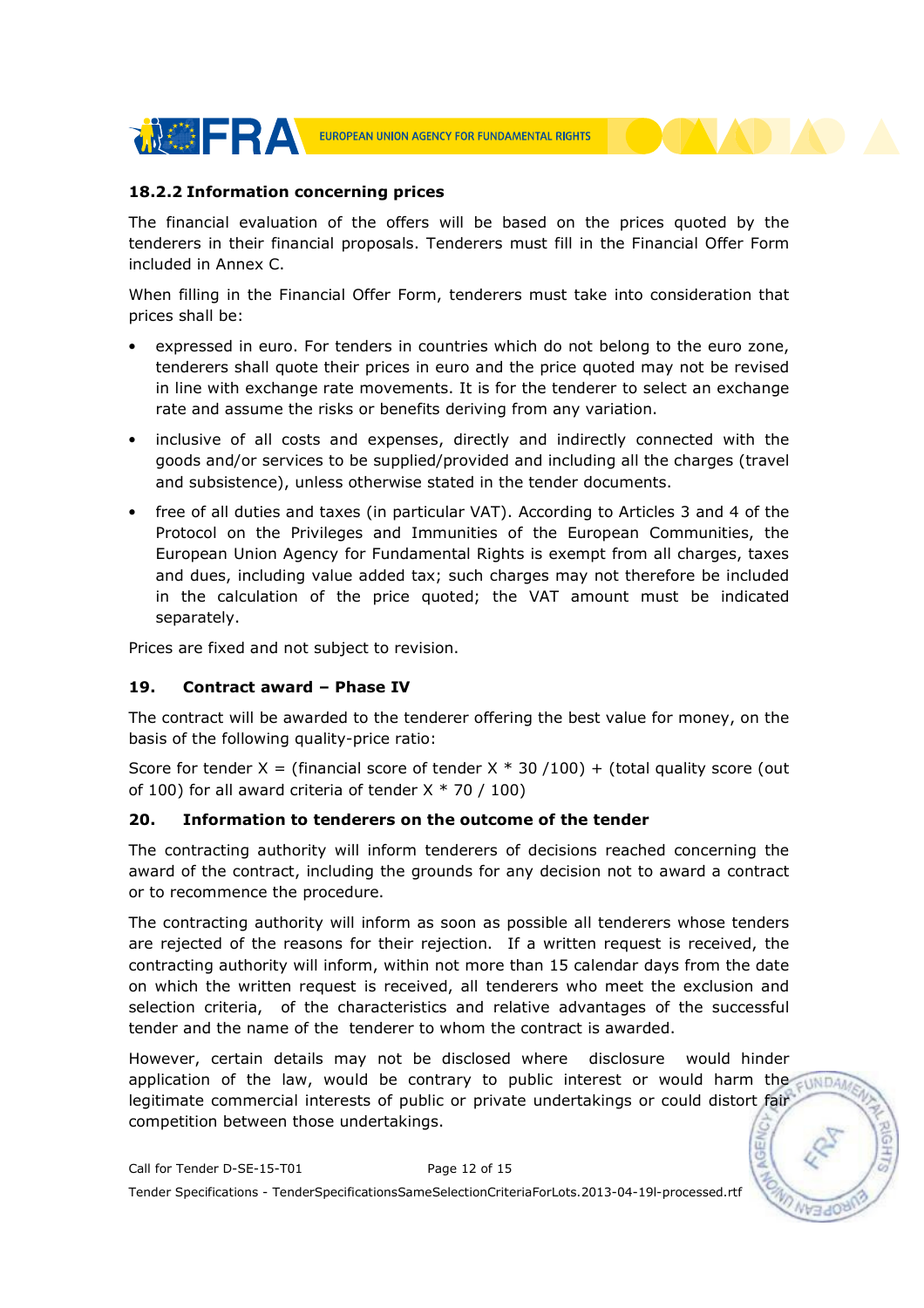

#### 21. No obligation to award the contract

The tendering procedure shall not involve the contracting authority in any obligation to award the contract.

No compensation may be claimed by tenderers whose tender has not been accepted, including when the contracting authority decides not to award the contract.

#### 22. Cancellation of the tender procedure

In the event of cancellation of the tender procedure, tenderers will be notified of the cancellation by the contracting authority. If the tender procedure is cancelled before the outer envelope of any tender has been opened, the unopened and sealed envelopes will be returned to the tenderers.

In no event shall the contracting authority be liable for any damages whatsoever including, without limitation, damages for loss of profits, in any way connected with the cancellation of a tender procedure even if the contracting authority has been advised of the possibility of damages.

#### 23. How to submit the tender

All tenders must be presented in three parts:

### Part 1 – Administrative Proposal

In the Administrative Proposal, tenderers must include all the information and documents required by the contracting authority for the assessment of tenderers on the basis of the exclusion and selection criteria described above. For that purpose, tenderers must fill and sign the following documents using the forms included in Annex C:

#### Section A: Tenderers Identification

- Tenderers identification form (administrative details). If the tenderer is a consortium or a group of companies, only the leader must fill in the form.
- Legal Entities Form, to be signed by a representative of the tenderer authorised to sign contracts with third parties. There is one form for individuals, one for private entities and one for public entities. If the tenderer is submitting a joint offer, a Legal Entities Form must be submitted by each consortium or group member. It also has to be submitted by each identified subcontractor whose intended share of the contract is above 10% of the total contract value.
- Bank Identification Form filled in and signed by an authorised representative of the tenderer and its banker. In case of a joint offer, only one of the members of the consortium or group of companies, usually the leader, must complete the Bank Identification Form.

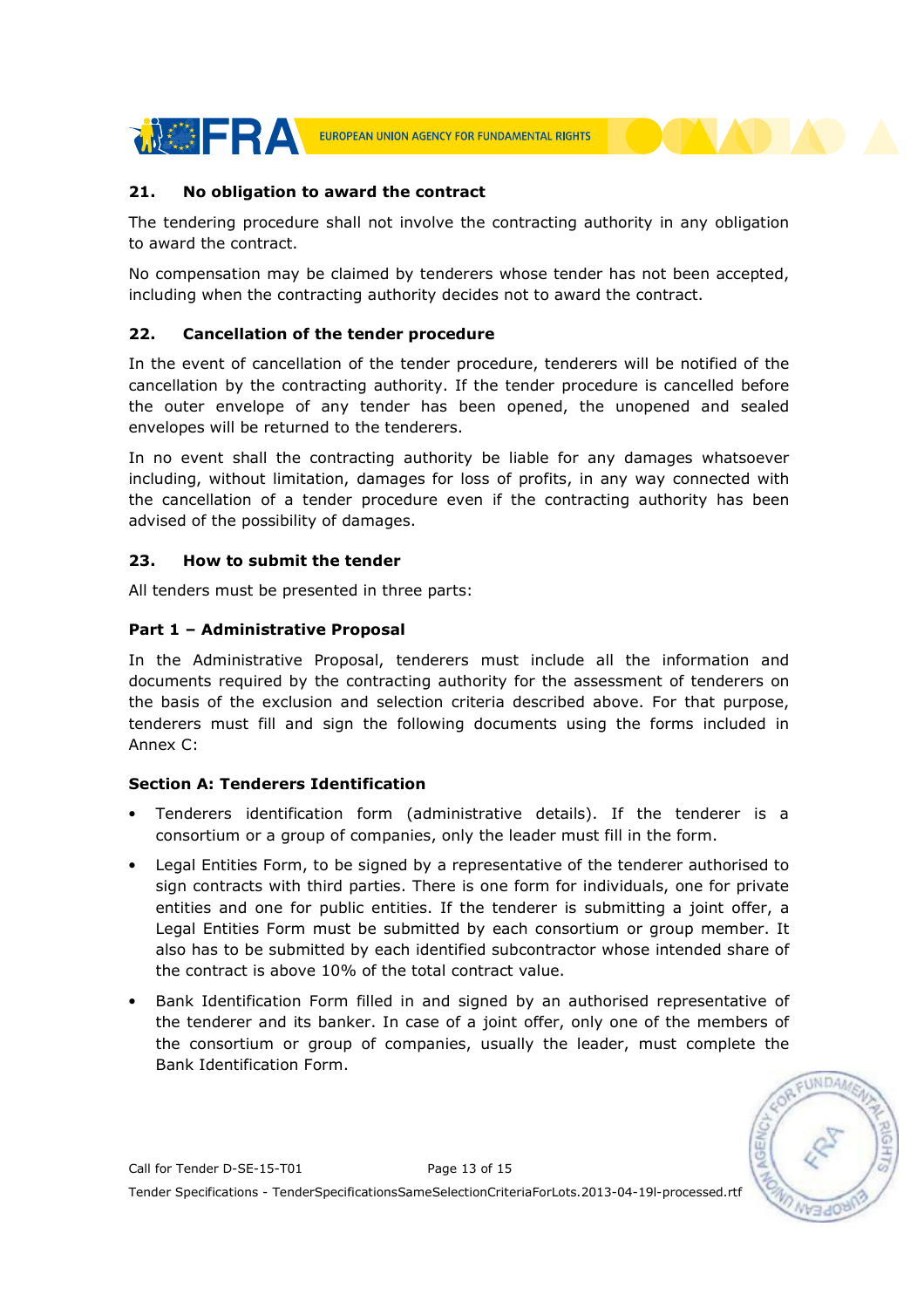

- Power of Attorney (in case of joint offers). In case of a joint offer, the power of attorney has to be signed by the leader and all consortium partners, preferably in a single document.
- Statement on Subcontracting, indicating the intention of the tenderer to subcontract part of the contract and the percentage of subcontracting per identified subcontractor.
- Letter of Intent of identified subcontractors (only if the tenderer intends to subcontract part of the contract).

### Section B: Exclusion Criteria information

• Declaration of Honour with respect to the Exclusion Criteria and Absence of Conflict of Interest. To be submitted by each consortium or group member in case of joint offers and by each identified subcontractor whose intended share of the contract is above 10% of the total contract value.

### Section C: Selection Criteria (Economic and Financial capacity)

- Copy of the financial statements (balance sheets, and profit and loss accounts) for the last two (2) financial years.
- Statement on the annual average turnover for the last 2 years.

## Section D: Selection criteria (Technical and Professional Capacity)

- Educational and professional qualifications of the profiles requested in Annex A.1 Technical Specifications.
- List of principal services performed or supplies delivered in the last three (3) years.
- Statements on annual average manpower and managerial staff.

## Part 2 – Technical proposal

In the Technical Proposal, tenderers must include all the information required by the contracting authority for the evaluation of tenders on the basis of the technical award criteria described in the corresponding sections of these Tender Specifications. Tenderers should elaborate on all points addressed in Annex A.1 Technical Specifications in order to obtain as many points as possible. The mere repetition of mandatory requirements set out in Annex A.1, without going into details or without giving any added value, will only result in a low number of points. In addition, if certain essential points of Annex A.1 are not expressly covered by the tender, the contracting authority may decide to give a zero mark for the relevant qualitative award criteria.

The technical offer must be written with a lay person in mind. The style and presentation must, as far as is possible, be simple and clear, and free of jargon that obscures rather than promotes meaning to readers unfamiliar with it.